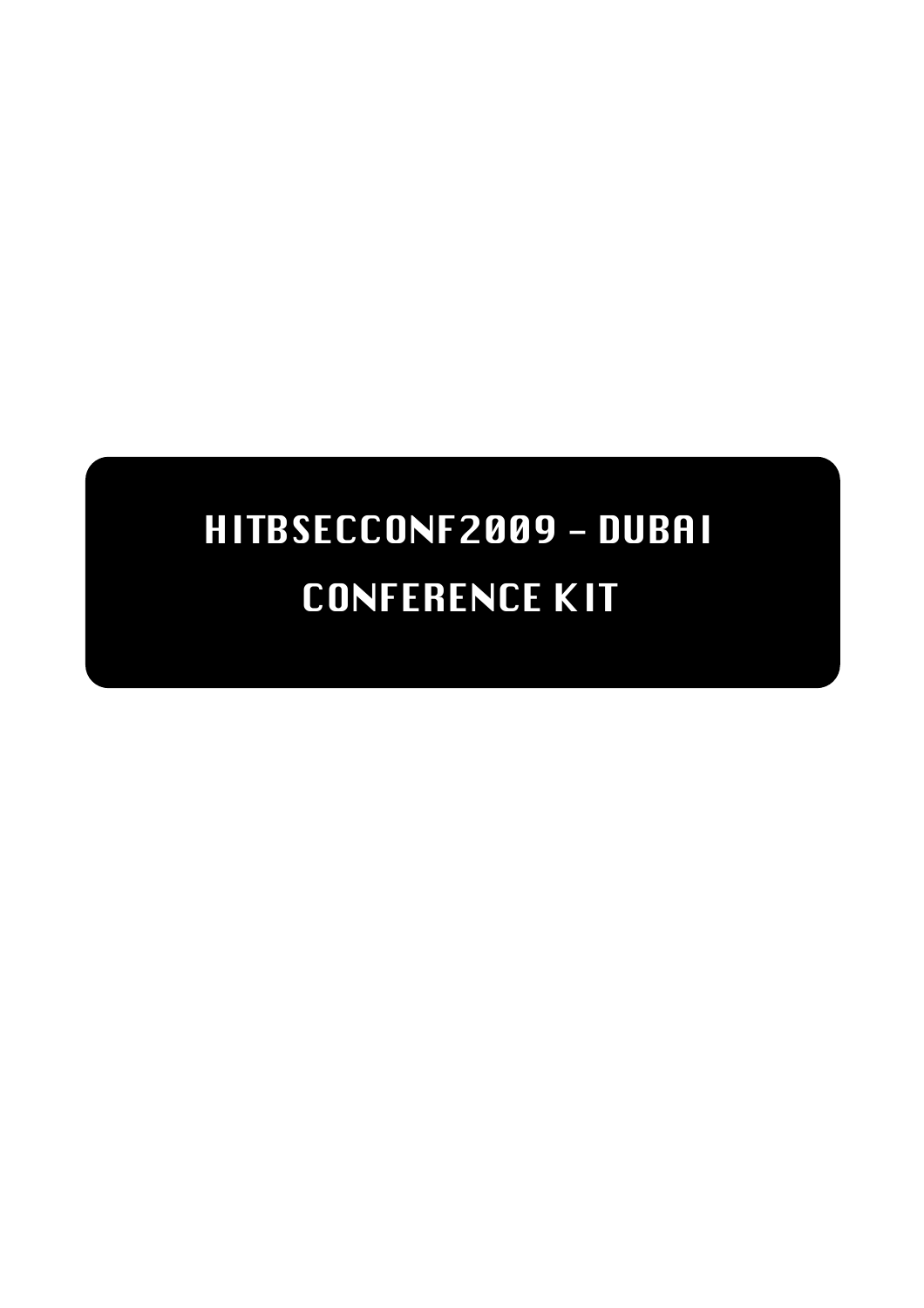### Event Overview

### **Venue: Sheraton Dubai Creek** Baniyas / Creek Road, Dubai, UAE

### **20th & 21st April 2009**

- TT1 Web Application Security Threats & Countermeasures
- TT2 802.11 Ninjitsu
- TT3 The Exploit Laboratory 3.0

### **22nd & 23rd April 2009**

- Dual Track Security Conference featuring 2 keynote speakers and 20 leading network security specialists
- Capture The Flag Competition Technology Exhibition









### The largest network security conference in Asia and the only deep knowledge event in the Middle East!

The main aim of the HITBSecConf conference series is to create a truly technical and deep knowledge event in order to allow you to learn first hand on the security threats you face in todays super connected world. The HITBSecConf platform is used to enable the dissemination, discussion and sharing of critical network security information.

Presented by respected members of both the mainstream network security arena as well as the underground or black hat community, our events routinely highlight new and ground-breaking attack and defense methods that have not been seen or discussed in public before.

HITBSecConf2009 - Dubai will be our 3rd conference in the UAE and is expected to attract over 200 delegates from the GCC, Europe, North America and the Asia Pacific region. Come and learn from some of the leading experts in the network security arena.

HITBSecConf2009 - Dubai will also see our highly popular attackonly Capture The Flag competition being organized once again. This years contest will also include an additional binary reversing challenge as well!

We believe HITBSecConf is an ideal platform for leading network security vendors to not only meet with some of the leading network security specialists but to also showcase their own technology and solutions with the public as well.

### Keynote Speakers



#### **KEYNOTE 1 - Philippe Langlois (Founder, Qualys / Intrinsec / TSTF)**

Philippe is an entrepreneur and security researcher. He is currently advisor to Netvibes and Global partner at Telecom Security Task Force. In 1999, he founded Qualys, world-leading vulnerability-assessment service delivered as an application service provider. He founded computer and network security company Intrinsec in 1995. He was also lead designer for Payline, the first French e-commerce payment gateway.



#### **KEYNOTE 2 - Mark Curphey (Director, Connected Information Security Group, Microsoft Corp)**

Mark is the founder of OWASP, the Open Web Application Security Project that has become a well thought of reference site for developers and system architects and recommended reading by the US Federal Trade Committee. He has a Masters Degree in Information Security from the renowned Royal Holloway, University of London where he specialized in advanced cryptography.

### Official Conference Website: <http://conference.hitb.org/hitbsecconf2009dubai/>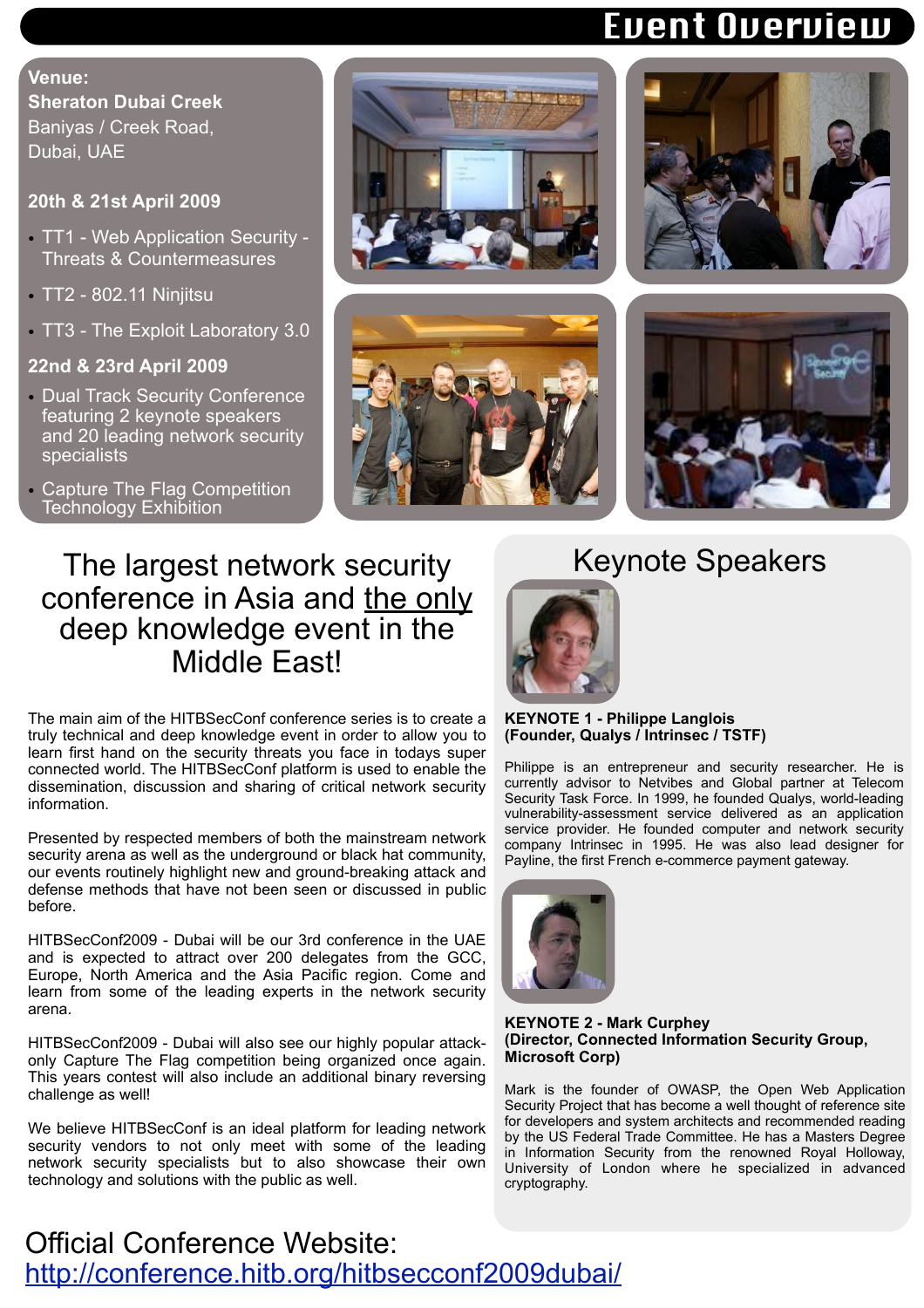## Our Distinguished Panel of Speakers



**1.) [Anthony Zboralski](http://conference.hackinthebox.org/hitbsecconf2009dubai/?page_id=110) (Founder, Be[llua Asia Pacific / H](http://conference.hackinthebox.org/hitbsecconf2009dubai/?page_id=110)ERT)**

**2.) [Billy Rios](http://conference.hackinthebox.org/hitbsecconf2009dubai/?page_id=104) (Security Engineer, Mi[crosoft Co](http://conference.hackinthebox.org/hitbsecconf2009dubai/?page_id=104)rp)**

**3.) [Chris Evans](http://conference.hackinthebox.org/hitbsecconf2009dubai/?page_id=126) (Security Lead, Google Corp)**

**4.) [Emmanuel Gadaix](http://conference.hackinthebox.org/hitbsecconf2009dubai/?page_id=98) (Founder, Telecom Security Task Force - TSTF)**

**5.) [Lance Spitzner](http://conference.hackinthebox.org/hitbsecconf2009dubai/?page_id=153) (Founder, Ho[neyTech\)](http://conference.hackinthebox.org/hitbsecconf2009dubai/?page_id=153)** 

**6.) [Marc Weber Tobias](http://conference.hackinthebox.org/hitbsecconf2009dubai/?page_id=122) (Investigative Attorney and Security Specialist)**

**7.) [Nitesh Dhanjani](http://conference.hackinthebox.org/hitbsecconf2009dubai/?page_id=107) (Senior Ma[nager, Ernst & Yo](http://conference.hackinthebox.org/hitbsecconf2009dubai/?page_id=107)ung)** 



**8.) [Nitin Kumar](http://conference.hackinthebox.org/hitbsecconf2009dubai/?page_id=217) (Founder, nv[Labs\)](http://conference.hackinthebox.org/hitbsecconf2009dubai/?page_id=217)** 

**9.) [Roberto Preatoni](http://conference.hackinthebox.org/hitbsecconf2009dubai/?page_id=114) (Founder, W[SLabi - The Exploi](http://conference.hackinthebox.org/hitbsecconf2009dubai/?page_id=114)t Marketplace)**

**10.) [Rodrigo Rubira Branco](http://conference.hackinthebox.org/hitbsecconf2009dubai/?page_id=145) (Se[curity Expert, Check Poin](http://conference.hackinthebox.org/hitbsecconf2009dubai/?page_id=145)t Software Technologies)** 

**11.) [Saumil Shah](http://conference.hackinthebox.org/hitbsecconf2009dubai/?page_id=124) (Founder, Net-Square)**

**12.) [Sebastian Porst](http://conference.hackinthebox.org/hitbsecconf2009dubai/?page_id=118) (Security Consultant, zynamics GmbH)**

**13.) [Shreeraj Shah](http://conference.hackinthebox.org/hitbsecconf2009dubai/?page_id=112) (Founder, Blu[eInfy\)](http://conference.hackinthebox.org/hitbsecconf2009dubai/?page_id=112)**

**14.) [Steve Anson](http://conference.hackinthebox.org/hitbsecconf2009dubai/?page_id=147) (Director, For[ward Discover](http://conference.hackinthebox.org/hitbsecconf2009dubai/?page_id=147)y)** 



**15.) [The Grugq](http://conference.hackinthebox.org/hitbsecconf2009dubai/?page_id=120) (Independent Net[work Securi](http://conference.hackinthebox.org/hitbsecconf2009dubai/?page_id=120)ty Researcher)**

**16.) [Vipin Kumar](http://conference.hackinthebox.org/hitbsecconf2009dubai/?page_id=219) (Founder, nvL[abs\)](http://conference.hackinthebox.org/hitbsecconf2009dubai/?page_id=219)** 

**17.) [Wes Brown](http://conference.hackinthebox.org/hitbsecconf2009dubai/?page_id=100) (Senior Security Consultant, Matasano Security)**





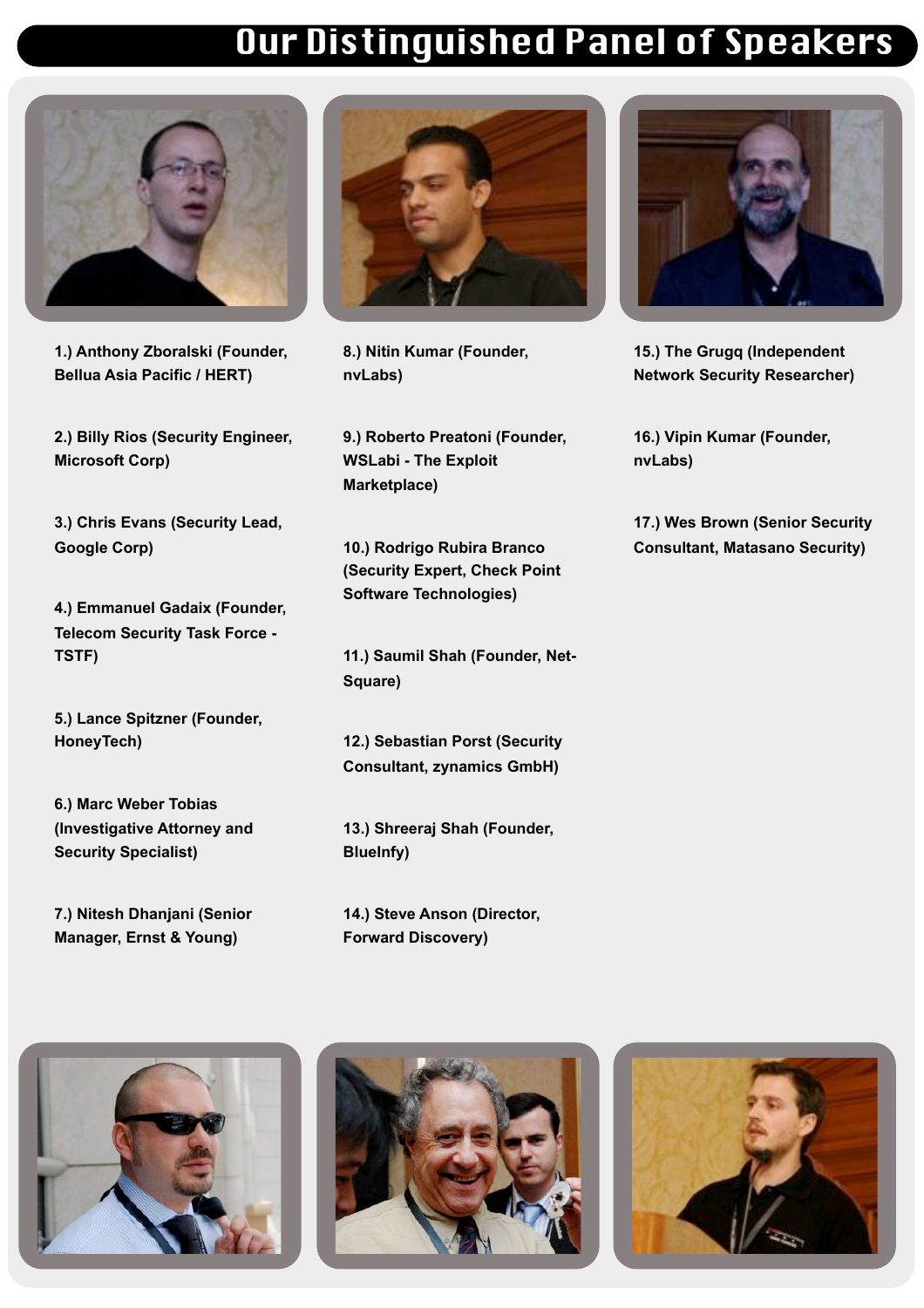## TT1- Web Application Security - Threats & Countermeasures





**Trainers:** Shreeraj Shah (Founder, BlueInfy) and Vimal Patel (Co-Founder, BlueInfy) **Capacity:** 25 Students

### **Outline:**

Introduction and adaptation of new technologies like Ajax, Rich Internet Applications and Web Services has changed the dimension of Application Hacking. We are witnessing new ways of hacking web based applications and it needs better understanding of technologies to secure applications. The only constant in this space is change. In this dynamically changing scenario in the era of Web 2.0 it is important to understand new threats that emerge in order to build constructive strategies to protect corporate application assets. Application layers are evolving and lot of client side attack vectors are on the rise like Ajax based XSS, CSRF, Widget injections, RSS exploits, Mashup manipulations and client side logic exploitations. At the same time various new attack vectors are evolving around SOA by attacking SOAP, XML-RPC and REST. It is time to understand these advanced attack vectors and defense strategies.

The course is designed by the author of "Web Hacking: Attacks and Defense", "Hacking Web Services" and "Web 2.0 Security – Defending Ajax, RIA and SOA" bringing his experience in application security and research as part of curriculum to address new challenges. Application Security is hands-on class. The class features real life cases, hands one exercises, new scanning tools and defense mechanisms. Participants would be methodically exposed to various different attack vectors and exploits. In the class instructor will explain new tools like wsScanner, scanweb2.0, AppMap, AppCodeScan etc. for better pen-testing and application audits.

# TT2 - 802.11 Ninjitsu

**Trainers:** Anthony Zboralski (Founder, HERT & Bellua Asia Pacific) Jim Geovedi (Member, HERT & Security Consultant, Bellua Asia Pacific)



**Capacity:** 25 Students

#### **Outline:**

Wireless networks are continually growing in our modern world and society. This 2 day course aims to demystify wireless network security and inform attendees on how to improve wireless LAN security. Attendees will first obtain detailed theoretical analysis of different wireless security schemas (i.e. Theory), thereafter have hands on experience in how the attacks are performed (i.e. Practical).

#### **Course Agenda**

Wireless and its technology usage Wireless networking breakdown Security of wireless and progression What is wardriving? Attacking wireless brief Wireless Protocols and Architecture Analysis of various wireless protocols Wireless architecture and design 802.11 Protocol Analysis Network Mapping and Methodology for securing wireless networks Antenna variations Monitoring the wireless network, including packet analysis Various toolsets including Netstumbler, Kismet, the Aero suites and so fourth Traffic injection tools Spoofing Flooding Aircrack and Aero suite of tools **Airsnort** WEP hacking cracking WPA, WPA2 hacking techniques Frame generation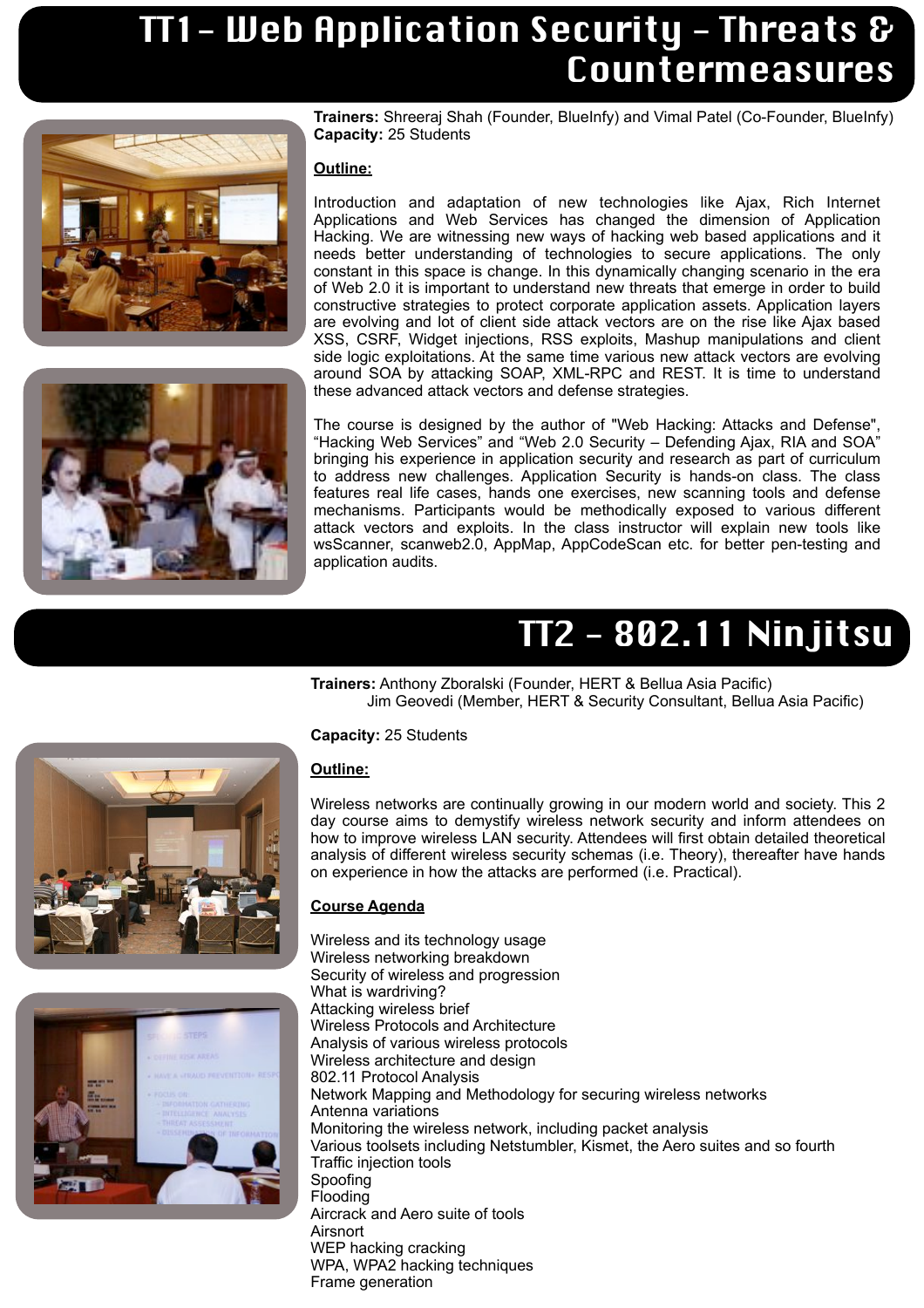# T3 - The Exploit Laboratory 3.0









**Trainers:** Saumil Shah (Founder, Net-Square) & SK Chong (Security Consultant, Scan Associates Berhad). **Capacity:** 25 Students

#### **Outline:**

Have you ever found yourself staring at a vulnerability advisory with some proof-ofconcept snippets and wished the author had rather attached a working exploit with it? Have you wished you could analyze vulnerabilities and write your own exploits for them? Have you wanted to debug and exploit custom built applications and binaries? The Exploit Laboratory is an intense hands-on class for those wishing to dive into vulnerability analysis and exploit writing. The Exploit Laboratory starts off with a basic insight into system architecture, process execution, operating systems and error conditions. The class then quickly accelerates to analysing vulnerabilities with debuggers, reproducing reliable error conditions and writing working exploits for the same.

The Exploit Laboratory features popular third party applications and products as candidates for vulnerability analysis and exploitation, rather than building up on carefully simulated lab exercises. Most of the class time is spent working on lab exercises and examples. Lab examples and exercises used in this class cover both the Unix (Linux) and Microsoft Windows platforms, illustrating various error conditions such as stack overflows, heap overflows and format string bugs. The latter part of the class focuses on topics such as advanced "one-way" shellcode, multi-stage payloads, integrating your own exploits into frameworks such as Metasploit, bypassing protection mechanisms, etc.

All this - delivered in a down-to-earth, learn-by-example methodology, by trainers who have been teaching advanced topics in computer security for over 8 years. This class is updated from the 2007 edition, featuring new content on heap overflows, abusing exception handlers and more hands-on examples based on recent vulnerabilities. The class features Mac OS X exploitation, for the first time. This class does NOT require knowledge of assembly language. A few concepts and a sharp mind is all you need.

#### **Learning Objectives**

- Understanding Error Conditions
- Types of error conditions: Stack Overflows, Heap Overflows, Format String bugs, etc.
- Process execution and memory map under Linux and Windows
- Debugging applications and sharpening debugging skills, using GDB and WinDBG
- Putting together an exploit
- Shellcode various types of shellcode and functionality
- Crafting the attack vector and payload
- Making the exploit work reliably
- Stack overflows on Linux and Windows
- Return to stack vs. Return through registers
- Abusing Structured Exception Handlers
- Heap overflows in Linux
- Overwriting the Global Offset Table
- Heap overflows in Windows
- Format string bugs
- Browser exploitation [new]
- Using and extending the Metasploit framework [new]
	- Exploits on Mac OS X [new]
- Vista exploits and defeating ASLR [new]



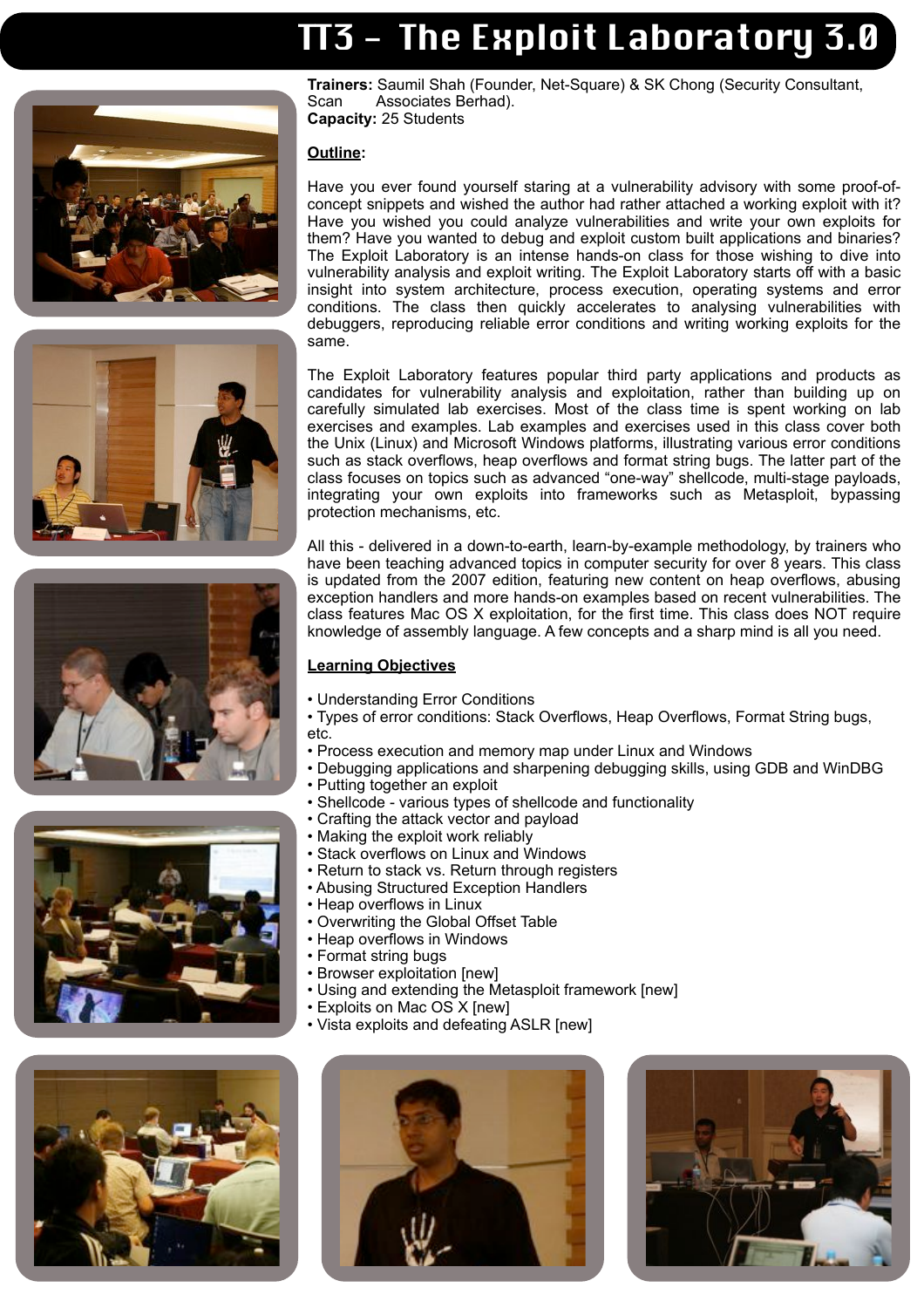### **CONFERENCE DAY 1 - 22ND APRIL 2009**

| 7:30 AM   | <b>REGISTRATION</b>                                                                                                                |  |
|-----------|------------------------------------------------------------------------------------------------------------------------------------|--|
| $8:50$ AM | TBC - Welcome Address: H.E. Mohammed Nasser Al-Ghanim<br>Director General of the UAE Telecommunications Regulatory Authority (TRA) |  |
| $9:00$ AM | From Hacking, Startups to HackLabs: Global Perspective and New Fields                                                              |  |
|           | Philippe Langlois (Founder of Qualys, Intrinsec & Telecom Security Task Force (TSTF)                                               |  |
| 10:00 AM  | <b>COFFEE BREAK</b>                                                                                                                |  |

|           | <b>TRACK1</b>                                                                                                       | <b>TRACK2</b>                                                                                    |  |
|-----------|---------------------------------------------------------------------------------------------------------------------|--------------------------------------------------------------------------------------------------|--|
| 10:30 AM  | <b>PLATINUM SPONSOR</b>                                                                                             | <b>Biting the Hand that Feeds You (Reloaded)</b>                                                 |  |
|           |                                                                                                                     | <b>Billy Rios (Security Engineer, Microsoft</b><br>Corporation)                                  |  |
| 11:30 AM  | <b>Modern Threats and Cyberwar -</b><br><b>Lessons Learned? Maybe Not.</b>                                          | <b>Application Defense Tactics &amp; Strategies -</b><br><b>WAF at the Gateway</b>               |  |
|           | Roberto Preatoni (Founder, WSLabi - The<br><b>Exploit Marketplace)</b>                                              | Shreeraj Shah (Founder, BlueInfy)                                                                |  |
| 12:30 PM  | <b>LUNCH BREAK</b>                                                                                                  |                                                                                                  |  |
| $1:30$ PM | Using a Dynamic (FORTHy!) Language<br>for Shellcode<br>Wes Brown (Senior Security Consultant,<br>Matasano Security) | <b>GOLD SPONSOR</b>                                                                              |  |
| 2:30 PM   | <b>Honeypots and the Insider Threat</b>                                                                             | Psychotronica: Exposure, Control, and<br><b>Deceit</b>                                           |  |
|           | Lance Spitzner (Founder, HoneyTech)                                                                                 | Nitesh Dhanjani (Senior Manager, Ernst &<br>Young)                                               |  |
| $3:30$ PM | <b>NKill - The Internet Killboard</b><br>Anthony Zboralski (Founder, Bellua Asia<br>Pacific / HERT)                 | <b>Protecting Airports and Other High Security</b><br><b>Facilities: Security Considerations</b> |  |
|           |                                                                                                                     | Marc Weber Tobias (Investigative Attorney and<br><b>Physical Security Specialist)</b>            |  |
| 4:30 PM   |                                                                                                                     | <b>END</b>                                                                                       |  |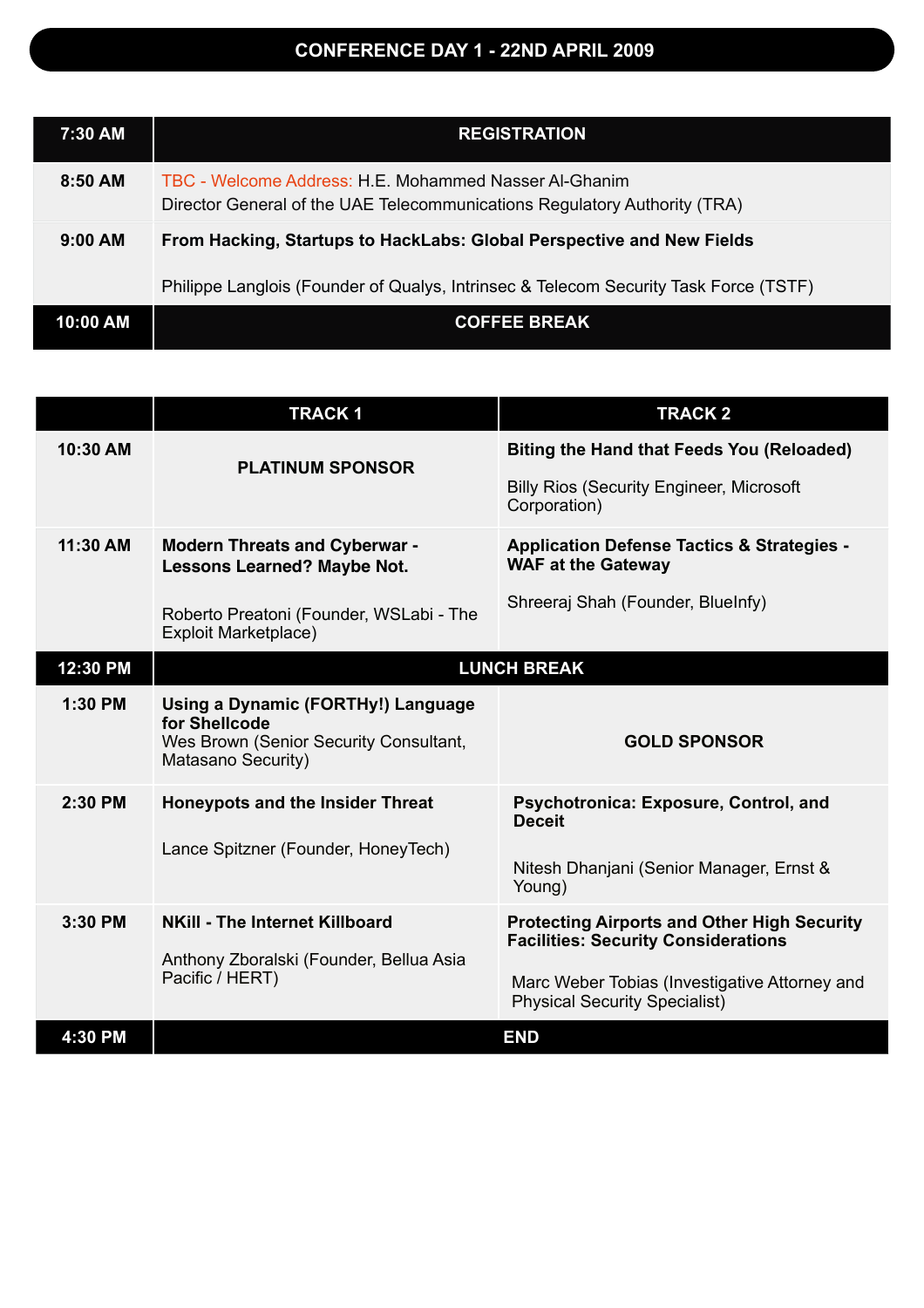### **CONFERENCE DAY 2 - 23RD APRIL 2009**

| 7:30 AM  | <b>REGISTRATION</b>                                                                  |  |
|----------|--------------------------------------------------------------------------------------|--|
| 9:00 AM  | <b>Security Cogs and Levers</b>                                                      |  |
|          | Mark Curphey (Director, Connected Information Security Group, Microsoft Corporation) |  |
| 10:00 AM | <b>COFFEE BREAK</b>                                                                  |  |

|          | <b>TRACK1</b>                                                                                  | <b>TRACK 2</b>                                                                                      |
|----------|------------------------------------------------------------------------------------------------|-----------------------------------------------------------------------------------------------------|
| 10:30 AM | The Reverse Engineering Intermediate<br><b>Language REIL and its</b><br><b>Applications</b>    | <b>PLATINUM SPONSOR</b>                                                                             |
|          | Sebastian Porst (Security Consultant,<br>zynamics GmbH)                                        |                                                                                                     |
| 11:30 AM | <b>Pickpocketing mWallets: A Guide to</b><br><b>Looting Mobile Financial Services</b>          | <b>VBootKit 2.0 - Attacking Windows 7 via Boot</b><br><b>Sectors</b>                                |
|          | The Grugq (Independent Network Security<br>Researcher)                                         | Vipin Kumar (Founder, nvLabs.in) & Nitin Kumar<br>(Founder, nvLabs.in)                              |
| 12:30 PM | <b>LUNCH BREAK</b>                                                                             |                                                                                                     |
| 1:30 PM  | <b>GOLD SPONSOR</b>                                                                            | <b>Cross Domain Leakiness: Divulging Sensitive</b><br><b>Information and Attacking SSL Sessions</b> |
|          |                                                                                                | Chris Evans (Security Lead, Google Corp) & Billy<br>Rios (Security Engineer, Microsoft Corporation) |
| 2:30 PM  | Telecom Infrastructure Security: the<br><b>SS7 protocols</b>                                   | Advanced Payload Strategies: What's New,<br><b>What Works and What Doesn't</b>                      |
|          | Emmanuel Gadaix (Founder, TSTF) &<br>Philippe Langlois (Founder, Intrinsec /<br>Qualys / TSTF) | Rodrigo Rubira Branco (Security Expert, Check<br>Point Software Technologies)                       |
| 3:30 PM  | <b>Filesystem Forensics: Are You Pwned?</b>                                                    | <b>TBA</b>                                                                                          |
|          | Steve Anson (Director, Forward Discovery)                                                      | Saumil Shah (Founder, Net-Square)                                                                   |
| 4:30 PM  |                                                                                                | <b>END</b>                                                                                          |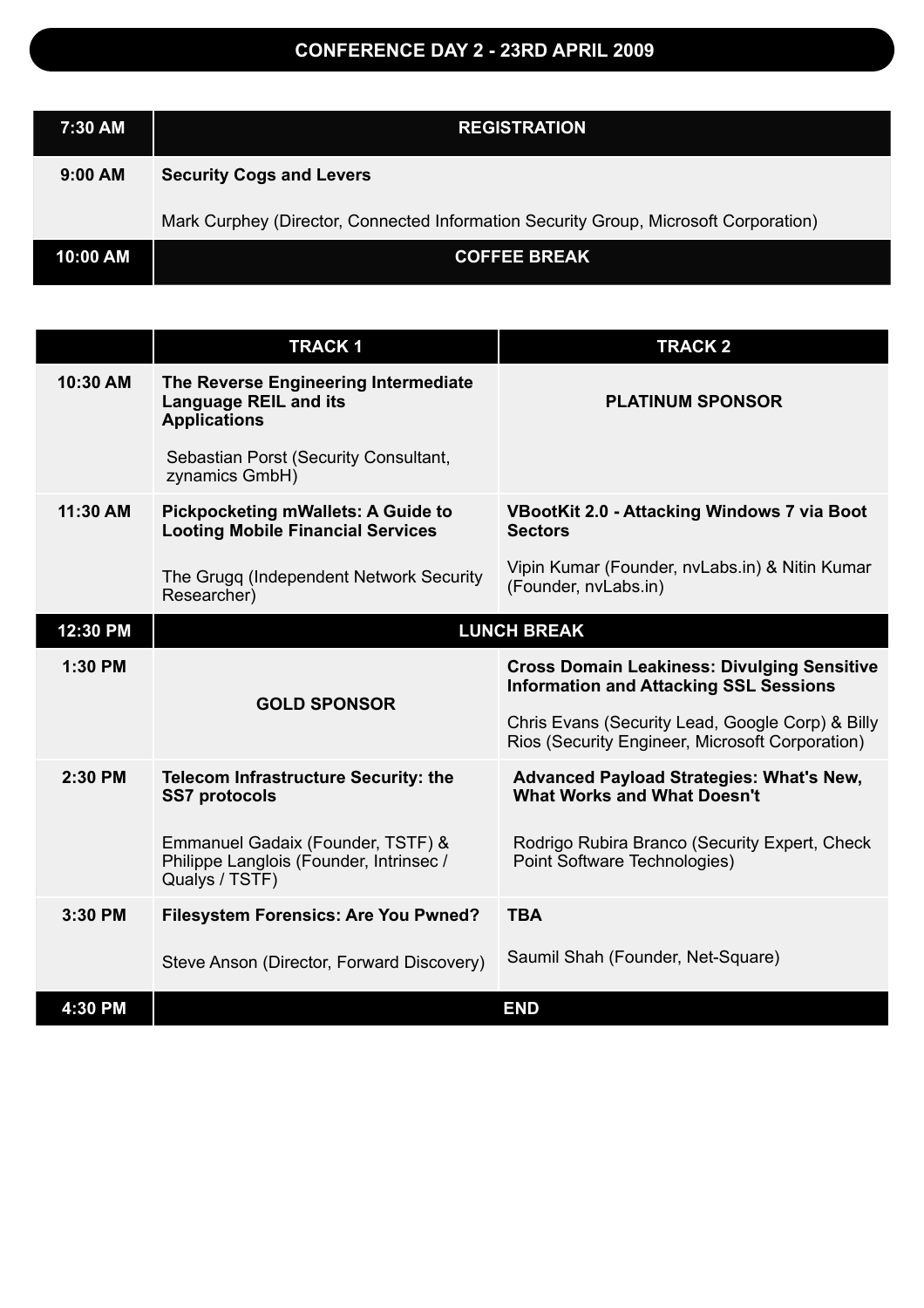### The objectives of the game is for individuals or teams of 2 participants to by pass 4 randomized web based challenges and 4 binary reversing challenges within a stipulated time frame. The top two (2) participant(s) with the fastest time in solving the 4 randomized challenges as well as the 4 binary reversing questions wins a Macbook Air sponsored by iSIGHT Partners!!!

All participants are required to BRING YOUR OWN LAPTOPS in order to play. Attack targets in the form of a centralized web server and file server will be available on-site. The servers will be made available over a Wired connection and over a 802.11 g Wireless network.

Participants should be well versed in the following areas:

- Reverse engineering
- Binary analysis
- Debugging
- SQL injection (blind / error based)
- CSS
- File Inclusion
- Cookie Hijacking



**To register, please send an email with the following details to [ctfinfo@hackinthebox.org](mailto:ctfinfo@hackinthebox.org)**

- **1.) Your Name + Team Mates Name**
- **2.) Your Email Address**
- **3.) Any questions you might have regarding the game / gameplay**

# Capture The Flag (CTF)

**Capture The Flag** "Live Hacking" Competition

**REFERENCE**